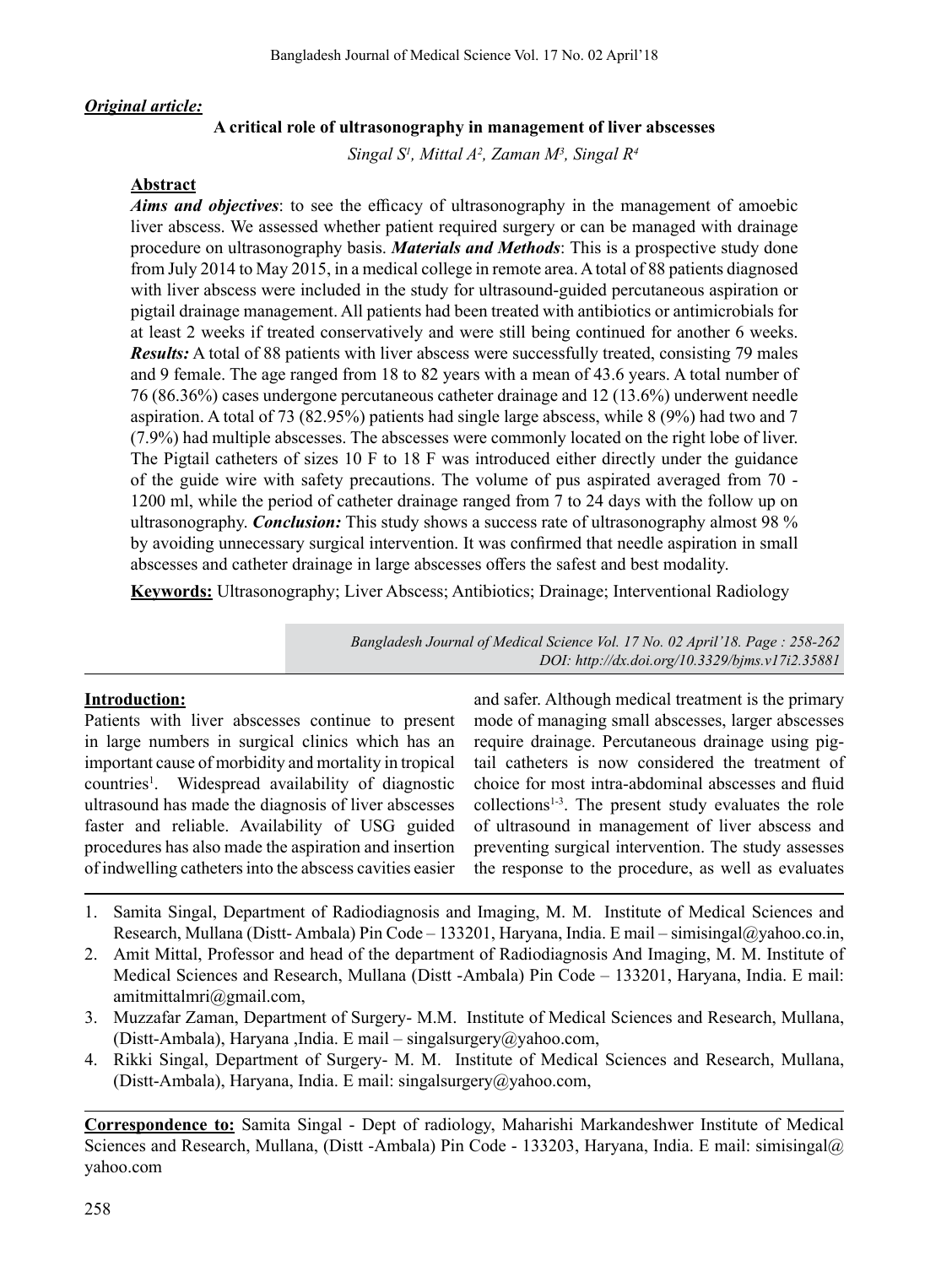the morbidity and any complications encountered during or after the procedure.

# **Materials and methods**

This was a single-center prospective study done by the department of Radiology. This study was carried out on patients admitted in Maharishi Markandeshwar Institute of Medical Sciences, Mullana over a period of one year from July 2014 to May 2015. A total number of 88 patients were included which were diagnosed with liver abscess for needle aspiration or pigtail drainage procedure. Patients with unruptured liver abscess of small in size of 5 cm and larger in size were studied. Out of the total 88 patients, 79 were males and 9 females. The age of the patient varied from 18 to 82 years with a mean of 43.6 years. All the patients diagnosed to have liver abscess clinically and radiologically on ultrasonography (USG) were included in the study. The cases of liver abscess smaller than 5 cm, any prior intervention, ruptured liver abscess, biliary tract malignancy and bleeding disorders were excluded from the study. Diagnosis of liver abscess was made on the basis of history and clinical examination followed by USG. CT scan was not routinely carried out. Abdominal pain (n=74) and fever (n=14) were the commonest symptoms, while jaundice with raised liver enzymes were found in 10 cases. The complete haemogram, renal function tests, liver function tests, triple antigen (HbsAg, HIV and HCV), alongwith bleeding time, clotting time and prothrombin time were performed in all the patients before the procedure. There were elevated total leukocyte counts (white blood cell count greater than 10,000/cumm) was found in 68 patients. BT, CT and PT were found to be within normal limits, while 7 patients were found to be HbsAg positive.All patients were negative for HIV and HCV. USG showed a well defined or slightly irregular hypoechoic lesion with homogenous low level internal echoes s/o amoebic abscess with predominant involvement of right lobe as single abscess in 69 patients, and in left lobe in 4 and multiple abcesses in 15 patients (figure-1).

Serological tests for amoebic infestation were not performed due to their unavailability in our hospital. USG was repeated after intervals of 3-5 days till the abscesses were found to be resolved or not growing further in size (after drainage had ceased). Review USG was carried out 2-3 weeks after removal of catheter. Procedure- The pigtail catheters of size 10F to 18F was used for drainage of the large abscess (figure-3).

This entails no use of serial dilators. After insertion drainage catheter, it was fixed to skin with silk 2/0



Figure-1- ultrasonography showing large abscess

Needle aspiration was done in 12 patients due to of small abscess size and in rest of patients drainage procedure was done in view of large abscess (figure-2).



Figure- 2- abdominal ultrasound revealed small liver abscess of size  $5 \times 8$  cm

to avoid coming out. The catheter was connected to a closed drainage bag and the pus sent for culture/ sensitivity. In cases where there were multiple abscesses, the catheter was inserted into the largest abscess.

In deeper seated abscesses, and where the pus was thought to be thicker, the antibiotics were given prior to drainage so the contents should become liquefied. After this, pigtail catheter inserted under ultrasonic guidance using all aseptic measures by preventing injury to the diaphragm and bowel loops as well as major vessels. A safe route for insertion of the catheter was guided by the radiologist. A 3-4mm stab incision was made through which a guide wire introducer needle was passed under sonological control till it reached the center of the abscess cavity. A guide wire was then introduced through the needle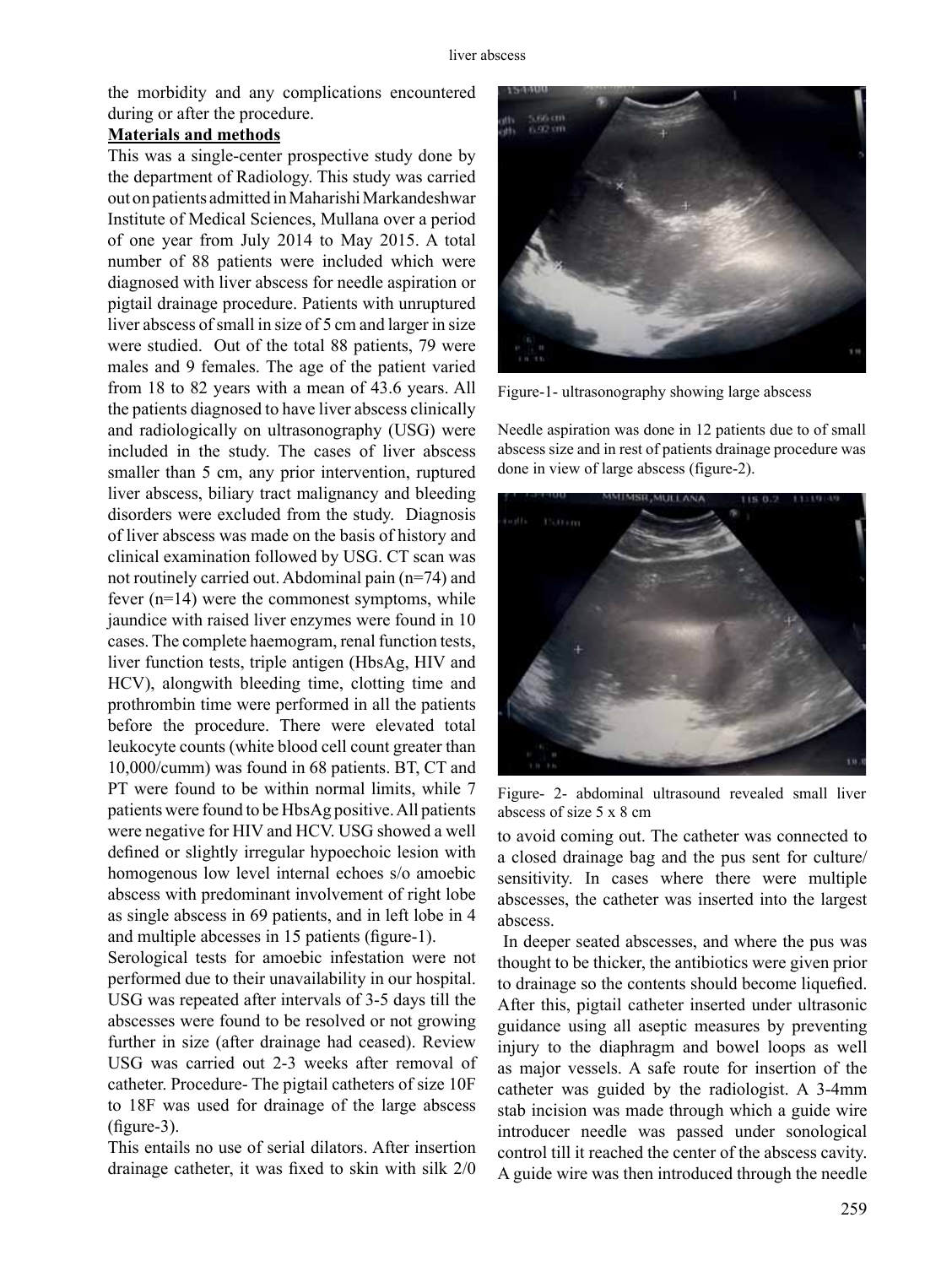

figure-3- The plain pigtail catheter inserted by mounting onto introducer needle In small abscesses only needle aspiration was done. In easily accessible locations where the abscess was not deep inside the liver, a simple percutaneous pigtail suprapubic catheter set of size 10-12 F was used  $($ figure-4 $).$ 



Figure-4 - The Devon Nephrostomy set which is comprised of four components

and positioned inside the cavity following which the needle was removed keeping the guide wire in situ. The position of the pigtail catheter confirmed in the cavity on USG which was positioned in the center of the abscess. Guide wire was then withdrawn and catheter fixed in place.

The usual antibiotic regime administered was Injection Ceftriaxone plus sulbactum - 1gm twice per day or higher antibiotic as per the condition of the abscess and patient, Injection Amikacin 500mg-BD and Injection Metronidazole 100ml. Injectables were discontinued after 5-8 days and thereafter oral antibiotics were continued, usually Oflox TZ twice a day for another 2-3 weeks according to the status of the pus. In very large and multiple abscesses (which yielded anchovy sauce coloured pus), double dose Metronidazole was given. Drain bags were emptied daily and the volume of pus drained recorded. Where there were multiple abscesses, the others (pigtail having been placed into the largest) larger than 2-3cm. were aspirated with spinal needle no.18 under USG guidance. Patients were usually given fluids orally on the first day, and were started on semi solid diet on second day. Clinical conditions were assessed daily and repeat investigations sent where required. Antibiotics were modified as per the C/S reports. USG was usually repeated every 3-4 days, or at the time of aspirating the other abscesses. The pigtail catheters were considered for removal when the drainage became minimal(less than 10ml) and USG showed reduced size or collapsed cavity. After removal of catheter, small sterile dressing was applied and patient discharged on oral antibiotics. Review USG was done after one week to ten days, and then the patients were called for monthly follow up. This study was approved by ethics Committee of Maharishi Markandeshwar Institute of Medical Sciences, Mullana

## **Results:**

Catheter drainage achieved good symptomatic relief in all the patients within 2-3 days, while the leukocytosis came back to normal within 3 to 6 days. The raised serum bilirubin in 6 cases having associated jaundice became normal in 20 days. There were no special problems associated with the HbsAg positive cases. The patient with concurrent lung abscess recovered with repeated aspiration of pus (thrice) from the lung lesion.

The duration of catheter placement ranged from 7 to 18 days with an average of 8 days. The total amount of pus drained from the abscess cavities ranged from 80 to 1200 ml, with an average of 550 ml. In the patients in which there were multiple liver abscesses, the other abscesses (apart from the one in which pigtail was inserted) were aspirated with no.18 spinal needle for a maximum of three times. Culture/ sensitivity was positive in 6 cases and showed Streptococcus in two and Klebsiella in four cases. There were hardly any complications encountered with the procedure. Catheter blockage occurred in 6 cases and this was resolved by irrigating/flushing with saline. There was no mortality associated with the procedure. In the two cases where intraperitoneal rupture of abscess had already occurred at time of insertion of pigtail, the deteriorating general condition mandated laparotomy, and both the cases recovered after the operation. The one with intrathoracic rupture resolved without open surgery.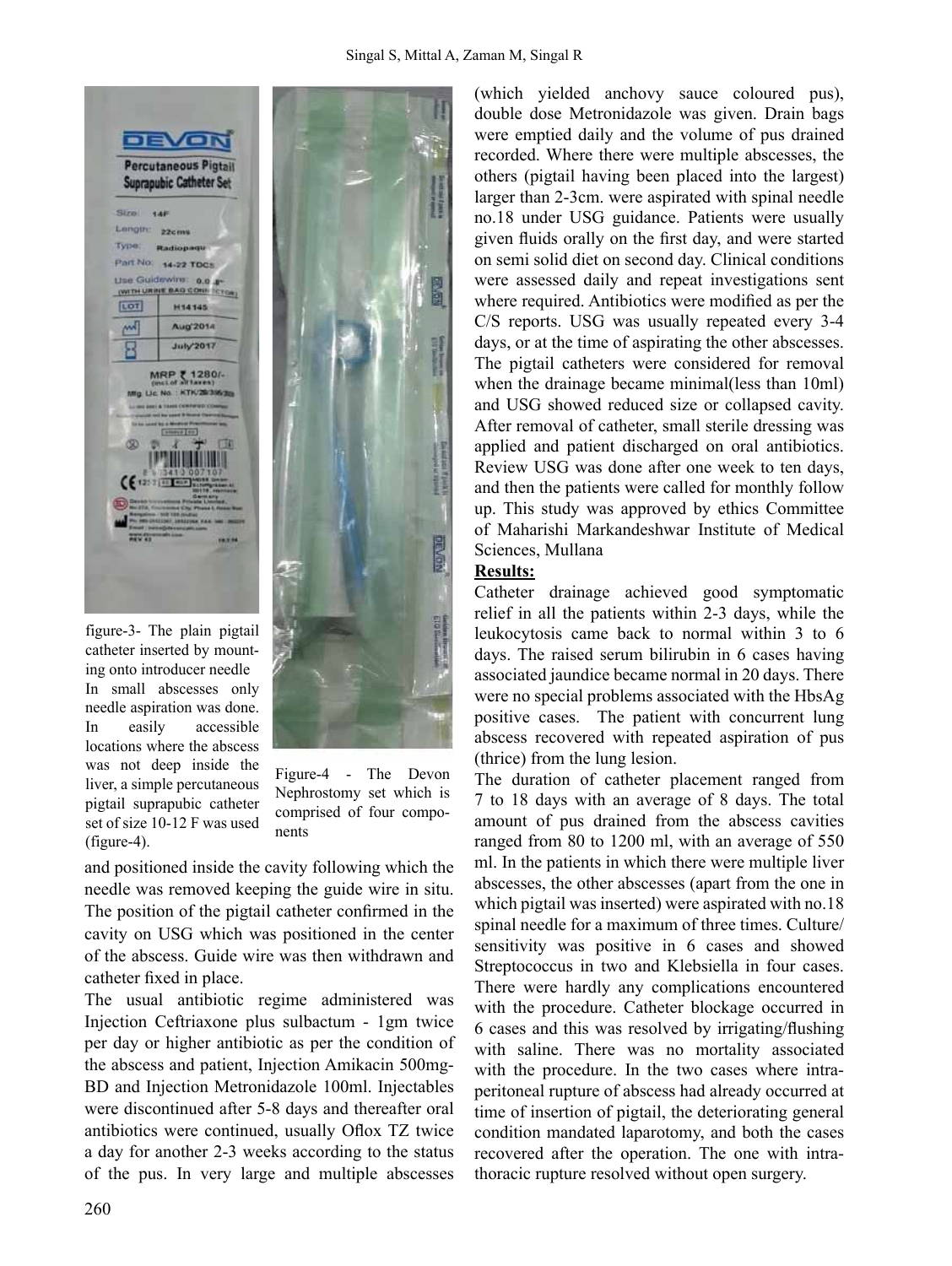#### **Discussion:**

Amoebic and pyogenic liver abscesses are common in tropical countries like India. With easy access to advanced imaging techniques, these are diagnosed fairly early if clinically suspected. The importance of clinical suspicion is thus paramount in managing liver abscess. Liver abscess have presented with varied features like pleural empyema, parietal wall abscess etc<sup>4</sup> . Percutaneous treatment of liver abscesses has replaced exploratory laparotomy as the treatment of choice for unruptured abscesses<sup>3</sup>. Another alternative to indwelling catheter drainage is needle aspiration, but it requires more pricks and not possible in large abscesses as chances of recurrence of abscess formation will be more. Insertion of pigtail catheter at the first instance is less uncomfortable for the patient, and leads to better results in large abcesses.

USG and CECT are the most important tools in diagnosing this rare complication. USG is the initial investigation of choice in evaluating acute gallbladder pathology and is often sufficient for a correct diagnosis<sup>5</sup>. Ultrasound is a very sensitive diagnostic tool for both liver abscess and its intra peritoneal rupture; a channel from the intra-hepatic abscess or presence of coexisting hepatic and peritoneal abscess supporting the diagnosis. Ultrasound is safe, economical and easily available with sensitivity as high as 92–97% <sup>6, 7</sup>.

There is still controversy regarding the management of the liver abscess but percutaneous drainage (either needle aspiration or catheter drainage) alongwith with systemic antibiotics has become the better choice of treatment for the pyogenic abscess<sup>8</sup>. Other study found percutaneous drainage of liver abscess an easy and effective method for evacuating the abscess. Their method involved active drainage of most abscess cavities even with catheter drainage until the cavity collapses<sup>2</sup>. Our results were also same as above of the study. Though the diagnosis of amoebic or pyogenic liver abscesses could not be confirmed, the results were equally satisfactory in cases of multiple abscesses. The antibiotic regime covered gram positive, gram negative as well as anaerobes and was probably the reason for success in all cases. Needless to say, a careful search was made before inserting the catheters to determine if the abscesses were pyaemic, and catheters were placed only if no such information was forthcoming. We observed that sensitivity of US is nearly 94 to 98%.The low morbidity and high success rate found in treating unruptured liver abscesses with the early drainage under guidance of USG.

# **Conclusion:**

we observed that diagnostic imaging has an important role in early diagnosis and management of liver abscess which prevents surgery. As USG is noninvasive, portable and can be done in deranged renal function. It increases the diagnostic accuracy and is cost-effective. Procedure can be completed without any major complication under the guidance of USG. **Conflict of interest and source of funds-** none